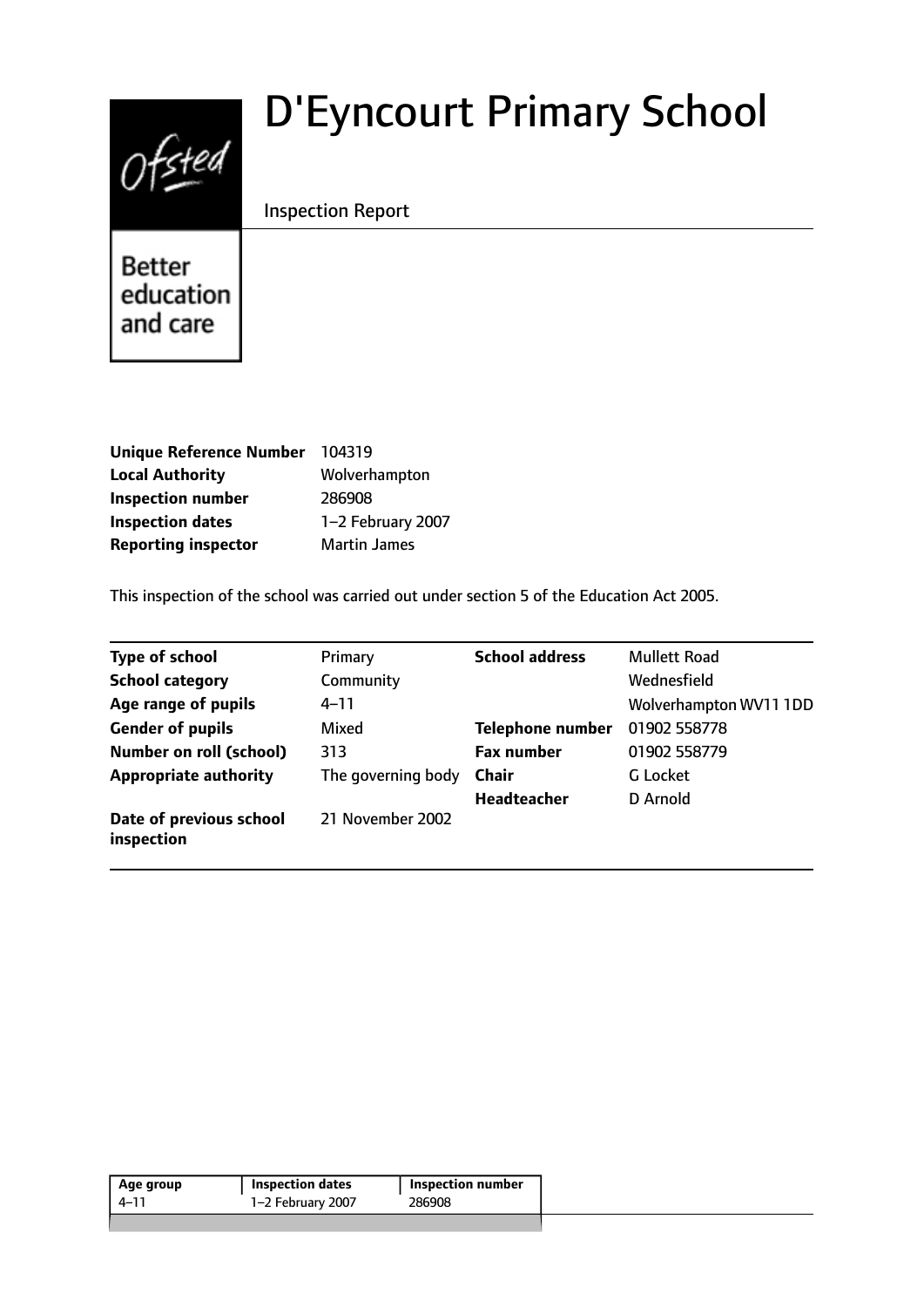© Crown copyright 2007

Website: www.ofsted.gov.uk

This document may be reproduced in whole or in part for non-commercial educational purposes, provided that the information quoted is reproduced without adaptation and the source and date of publication are stated.

Further copies of this report are obtainable from the school. Under the Education Act 2005, the school must provide a copy of this report free of charge to certain categories of people. A charge not exceeding the full cost of reproduction may be made for any other copies supplied.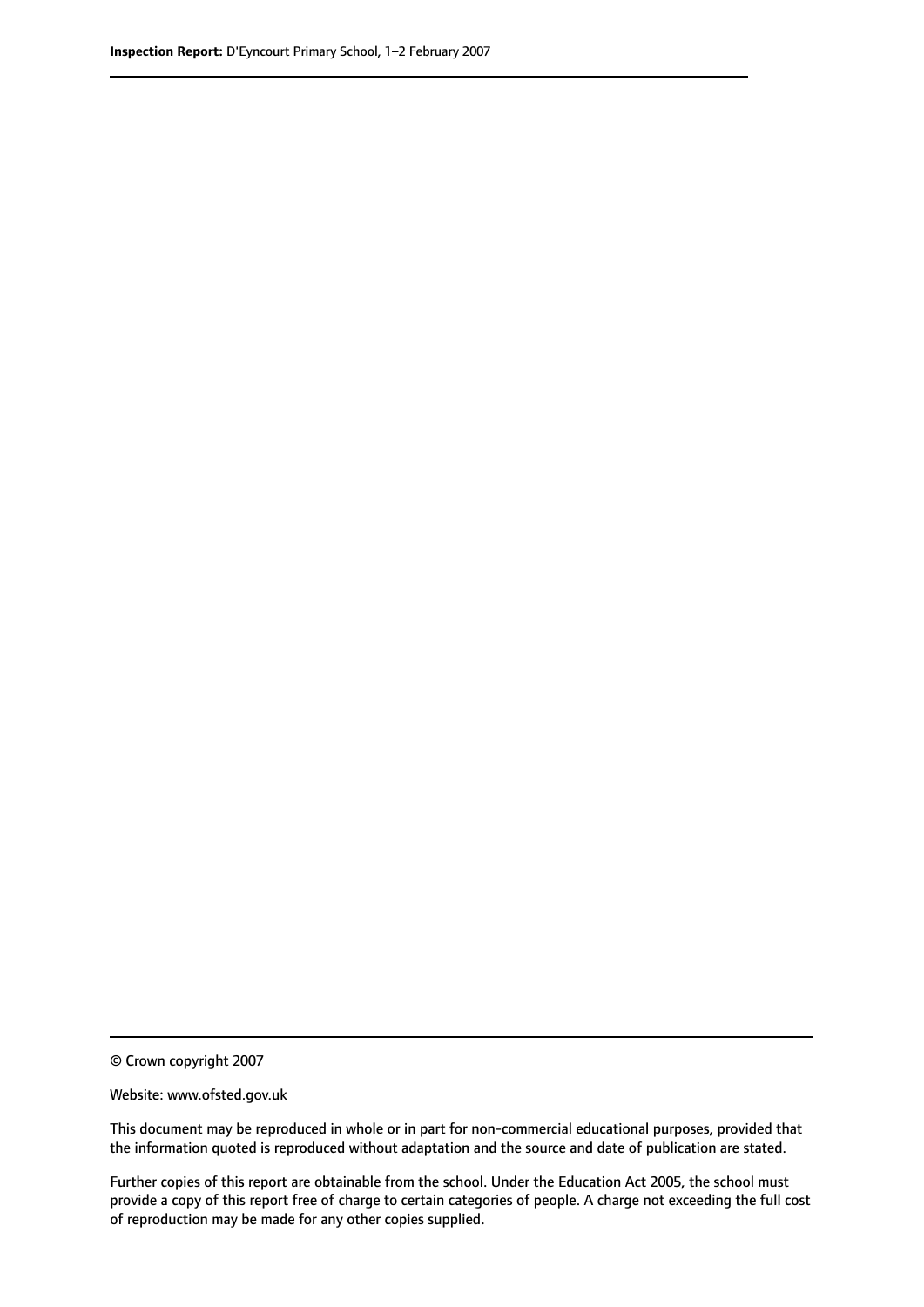# **Introduction**

The inspection was carried out by three Additional Inspectors.

## **Description of the school**

D'Eyncourt Primary School is larger than most primary schools. Whilst most pupils are of White British heritage, a small minority are from other ethnic backgrounds. There are very few pupils who speak English as an additional language. The number of pupils eligible for free school meals is below average, as is the proportion of pupils with learning difficulties and disabilities. Children enter Reception with a range of ability levels but, overall, their attainment is in line with that found nationally.

#### **Key for inspection grades**

| Grade 1 | Outstanding  |
|---------|--------------|
| Grade 2 | Good         |
| Grade 3 | Satisfactory |
| Grade 4 | Inadequate   |
|         |              |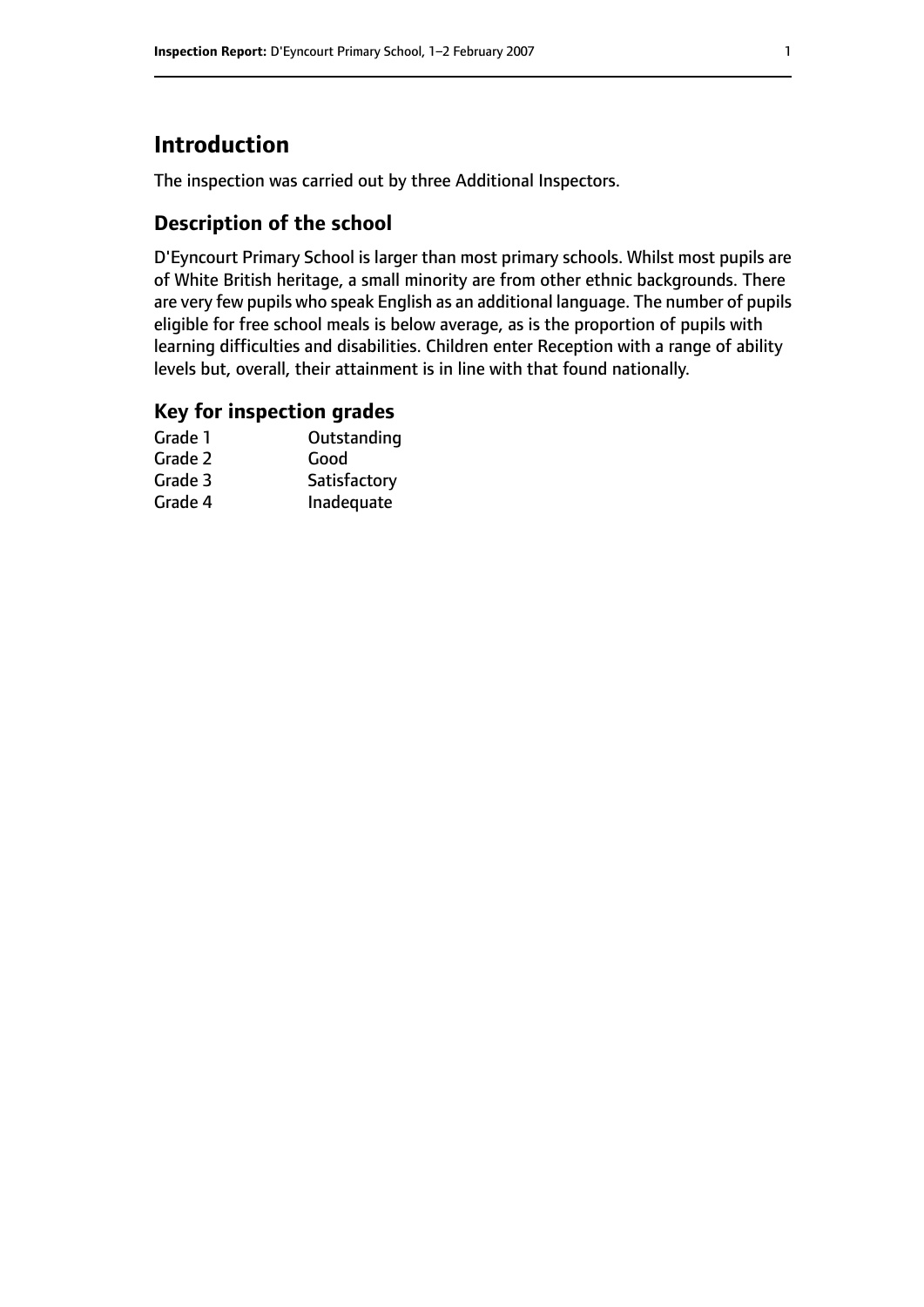# **Overall effectiveness of the school**

#### **Grade: 3**

The overall effectiveness of the school is satisfactory. It has some considerable strengths as well as areas for improvement. Parents speak highly of the school and what it provides. For example, one said, 'I cannot praise the staff highly enough.' Pupils enjoy coming to school and they believe their views are taken into account. They benefit from the good curriculum, which includes visits and a variety of different clubs. Pupils' behaviour and attitudes to work are good. The school's care, guidance and support for its pupils are satisfactory, pastoral care is good and pupils' safety is a priority. Their personal development and well-being are good and they have a good understanding of the multicultural society in which they live, as well as of the wider world.

Pupils' academic achievement is satisfactory because the overall quality of teaching is satisfactory. Teachers do not always provide pupils with adequate guidance to help them understand how to improve their work, either through their marking or the setting of targets. Pupils make satisfactory progress through Reception and Years 1 and 2, achieving average standards by the end of that time. Through Years 3 to 6, pupils make steady progress and, by the end of Year 6, standards again are broadly average. However, higher attaining pupils do not always achieve as well as other pupils.

Leadership and management are satisfactory. The school's self-evaluation is generally satisfactory, although it is not always sufficiently focused on how well pupils are achieving. However, the school has successfully identified where improvement is needed and taken appropriate action. For example, the curriculum has been adapted to help benefit the learning of boys and the school is working to improve its arrangements for tracking pupils' progress, to help ensure that they are achieving as well as they can.

All staff and governors demonstrate a commitment to improving the school. In particular, the school has acknowledged the need to improve the challenge provided for higher attaining pupils in their work. Governors are fully involved in budget setting and improvement planning. However, they do not hold the school to account adequately for the progress pupils make. The school has taken effective steps to tackle the issues raised at the time of the last inspection and demonstrates a satisfactory capacity to improve further.

#### **What the school should do to improve further**

- Ensure that teachers consistently provide opportunities to challenge and extend pupils in their work, especially higher attainers
- Improve the quality of marking and processes for setting targets, so that pupils know what is expected of them in order to improve their work.
- Improve leadership and management through a more rigorous approach to monitoring and evaluating pupils' achievement, and ensuring that all pupils are achieving as well as they can.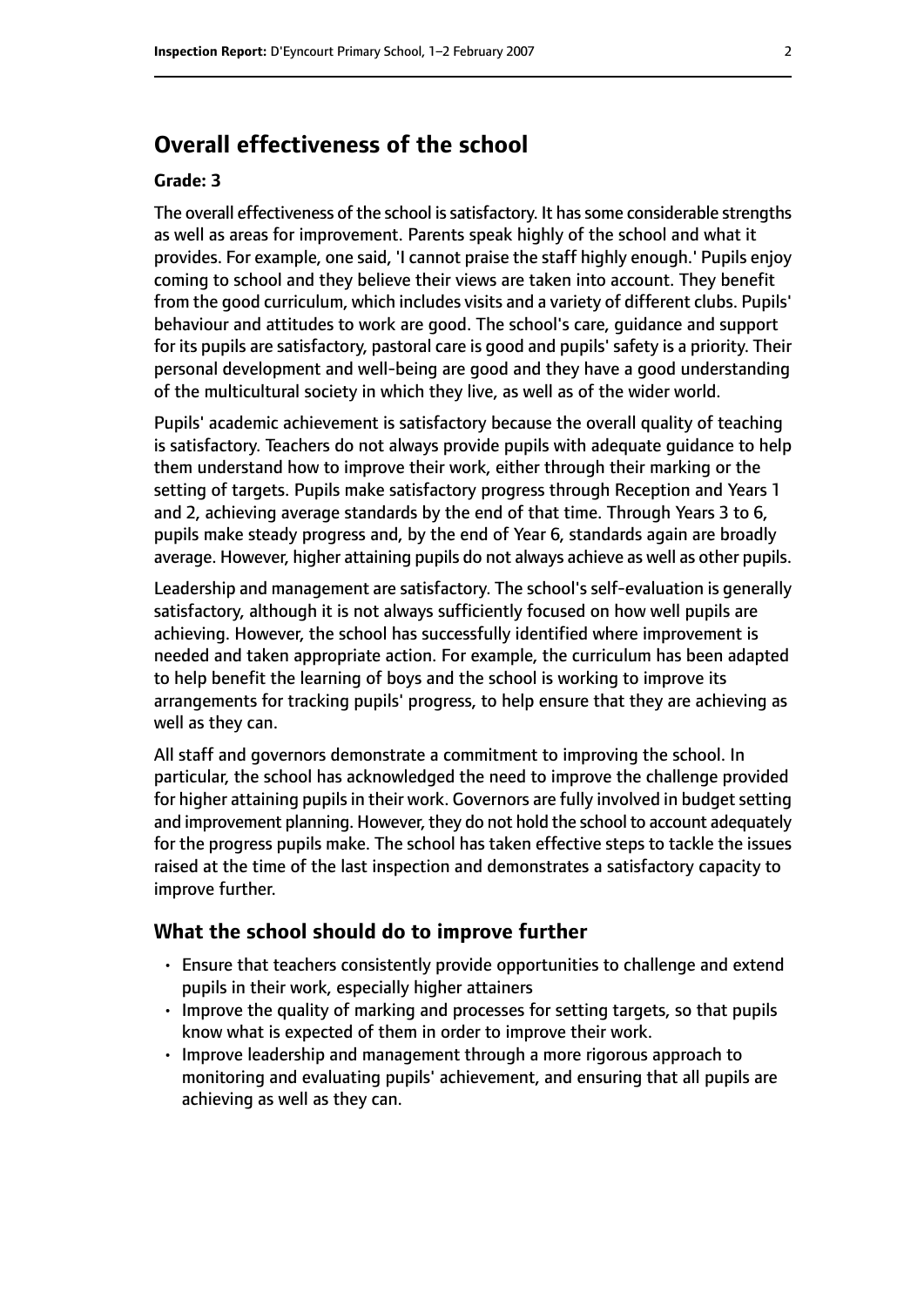# **Achievement and standards**

#### **Grade: 3**

Standards are average and pupils' achievement is satisfactory. Children's attainment on entry to the school is broadly average. They make satisfactory progressin Reception and most achieve the targets set for children of this age. Aspects of physical development are restricted by the limited outdoor facilities. However, personal skills are well developed through clear routines and well structured play. Pupils in Years 1 and 2 make satisfactory progress, achieving average standards and sometimes exceeding them.

Standards in Year 6 are broadly average, demonstrating satisfactory achievement from these pupils' starting points in Year 3. Whilst the proportion of pupils reaching the nationally expected level in English, mathematics and science is above average, the proportion of pupils reaching higher levels is generally similar to national figures. This illustrates that some of these pupils do not do as well as they might.

The school makes satisfactory provision for pupils with learning difficulties and disabilities, and this is helping them make sound progress towards the targets set for them. Pupils who speak English as an additional language also receive well directed support, which enables them to achieve satisfactorily.

# **Personal development and well-being**

#### **Grade: 2**

Pupils' personal development and well-being are good. Their behaviour is good, as are their attitudes to their work. Pupils are courteous and polite and they really enjoy school, as shown by their good attendance. Pupils understand the need to carry out all activities safely and, for instance, they handle equipment carefully during lessons in physical education. Pupils make a good contribution to the community. In school, they readily take on a variety of responsibilities and the school council has helped initiate improvements, for example, to playground equipment. The school is also involved in the wider community. For instance, the choir regularly takes part in local events.

Pupils have a good understanding of how to live healthy lives and, for example, they regularly eat fruit during breaktimes. Pupils also benefit from the good opportunities provided by the school for exercise. Pupils' spiritual, moral, social and cultural development is good. For instance, pupils have a good understanding of our multicultural society. The school successfully develops a range of personal skills, such as confidence and independence. The standards currently being achieved in literacy and numeracy are preparing pupils adequately for their next stage of education, as well as for later life.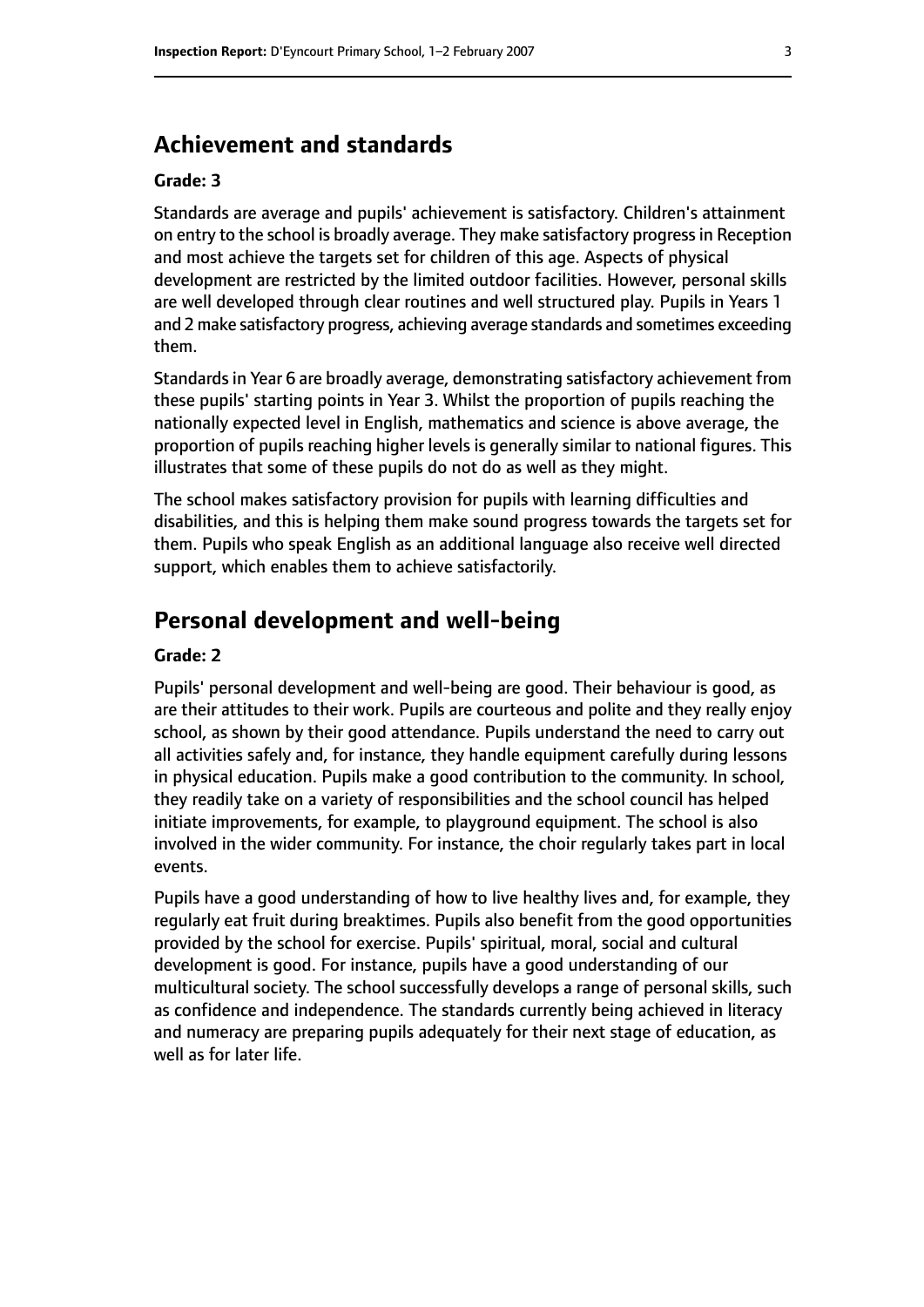# **Quality of provision**

#### **Teaching and learning**

#### **Grade: 3**

The quality of teaching is satisfactory, resulting in satisfactory achievement. However, there are some good features. Relationships between teachers and pupils are good and there is a good variety of teaching approaches employed. For example, in Reception, children are provided with opportunities to choose their own work, as well as tackling tasks set by teachers. Teachers know their subjects securely. Assessment is often used effectively to provide for pupils with learning difficulties and disabilities, although it is used less successfully when planning for more able pupils. Teaching assistants are well deployed, for instance, in supporting those pupils who speak English as an additional language. Interactive whiteboards are being used well to support teaching and learning. However, on occasions, introductions to lessons do not fully engage the pupils, and a few of them lose concentration. This in turn slows their rate of work.

Pupils are provided with much help and advice in lessons but the quality of support given through marking is not as strong. Written comments are often not precise enough and then pupils are not adequately helped to understand how to make their work better.

### **Curriculum and other activities**

#### **Grade: 2**

The good curriculum enables pupils to study a broad and interesting range of subjects. Suitable links are made between subjects when appropriate and good, much improved, use is now made of information and communication technology. Allowance is made in the curriculum to encourage boys in their learning, such as an interesting variety of topics to develop writing skills. The good links that now exist with a number of continental schools mean that pupils have a good knowledge of the world around them.

There is suitable emphasis through the school on developing pupils' personal and social skills. In the Foundation Stage, there is a good balance between independent learning and more directed tasks. However, outdoor activities are restricted by the limited facilities available. Learning difficulties and disabilities are identified well, and pupils are provided with a suitable range of relevant work. More able pupils are not always provided with work that is challenging enough for them.

The curriculum makes a good contribution to pupils' safe and healthy lifestyles and there is a wide range of educational outings and extra-curricular activities, which the pupils support with enthusiasm.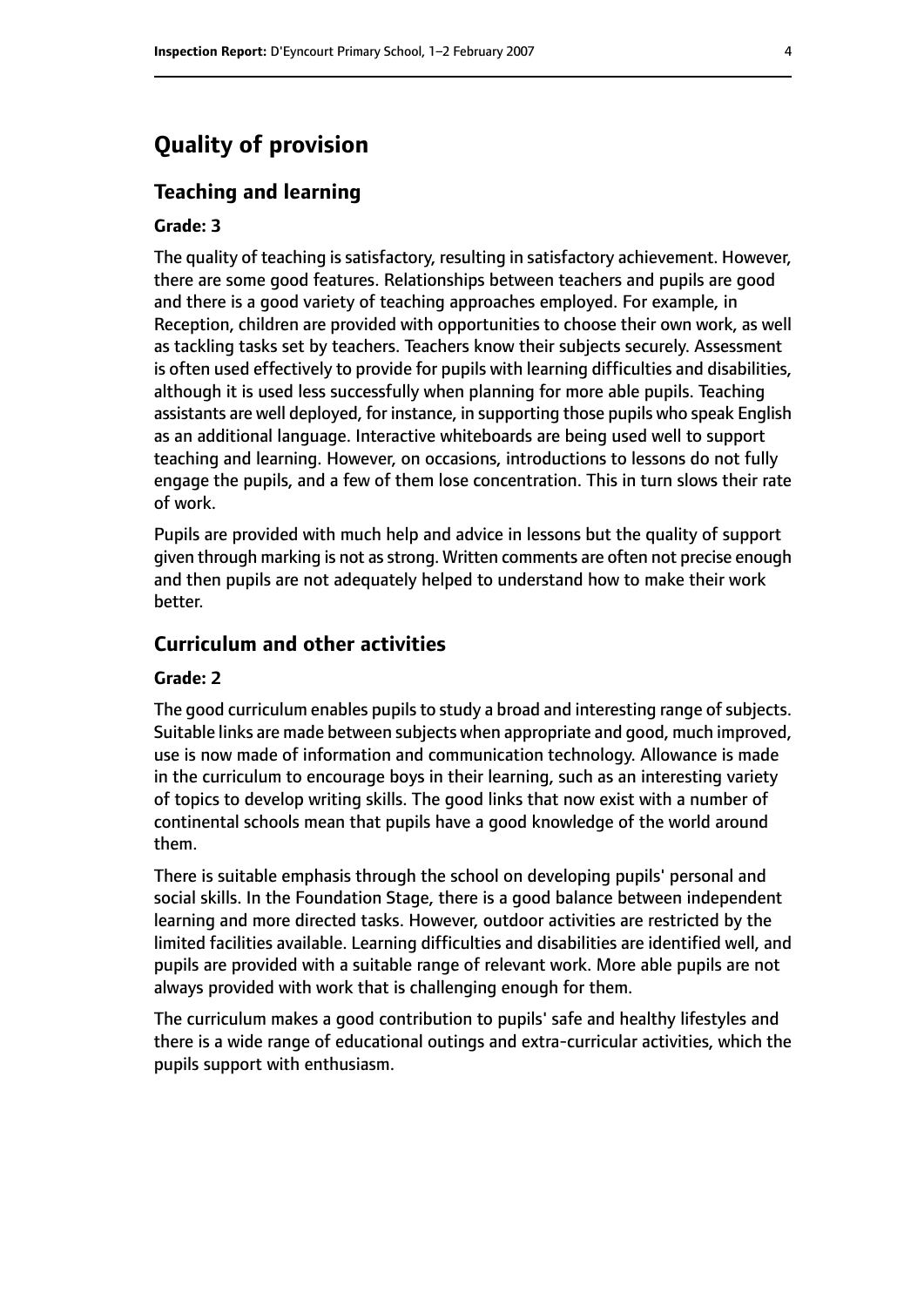#### **Care, guidance and support**

#### **Grade: 3**

Care, guidance and support are satisfactory. The school is dedicated to the pastoral care of its pupils and this is a major strength. Parents recognise the close support that is provided and one spoke of the 'warm, family atmosphere' that is developed. Detailed procedures ensure that pupils are kept safe and pupils have confidence in the support systems. They say any problems are quickly sorted out. The close links forged with pre-school providers mean that pupils are well prepared for the start of school. Staff know the pupils well and are strongly commited to their welfare.

Child protection procedures are good. Health and safety are well monitored and risk assessments are carried out regularly. The careful monitoring of pupils whose first language is not English helps to ensure they feel happy in school and progress as well as their peers. Pupils are provided with targets for improving their work in literacy and numeracy, but some of these are too general and so pupils are not sufficiently helped to understand how to improve their work.

# **Leadership and management**

#### **Grade: 3**

Leadership and management are satisfactory. The headteacher, effectively supported by the deputy headteacher, has created a positive and caring atmosphere, where pupils feel safe and enjoy their education. He has also developed a good team spirit amongst staff. Self-evaluation is carried out conscientiously but a lack of rigour in monitoring pupils' progress has resulted in the school overestimating its effectiveness. As a result of recent improvementsin procedures, the school now has a better focus on the analysis and use of data to assist school planning, monitoring and review. There is a determination among staff to raise achievement and the school is particularly aware of the need to improve the performance of higher attaining pupils.

The subject leaders for literacy and numeracy demonstrate a clear understanding of how to take the school forward and they are working to improve the quality of the target setting. Governance is satisfactory, with the governors supporting the school at every opportunity and being fully involved in various forms of planning and monitoring. However, they do not monitor the progress that pupils make as they move through the school.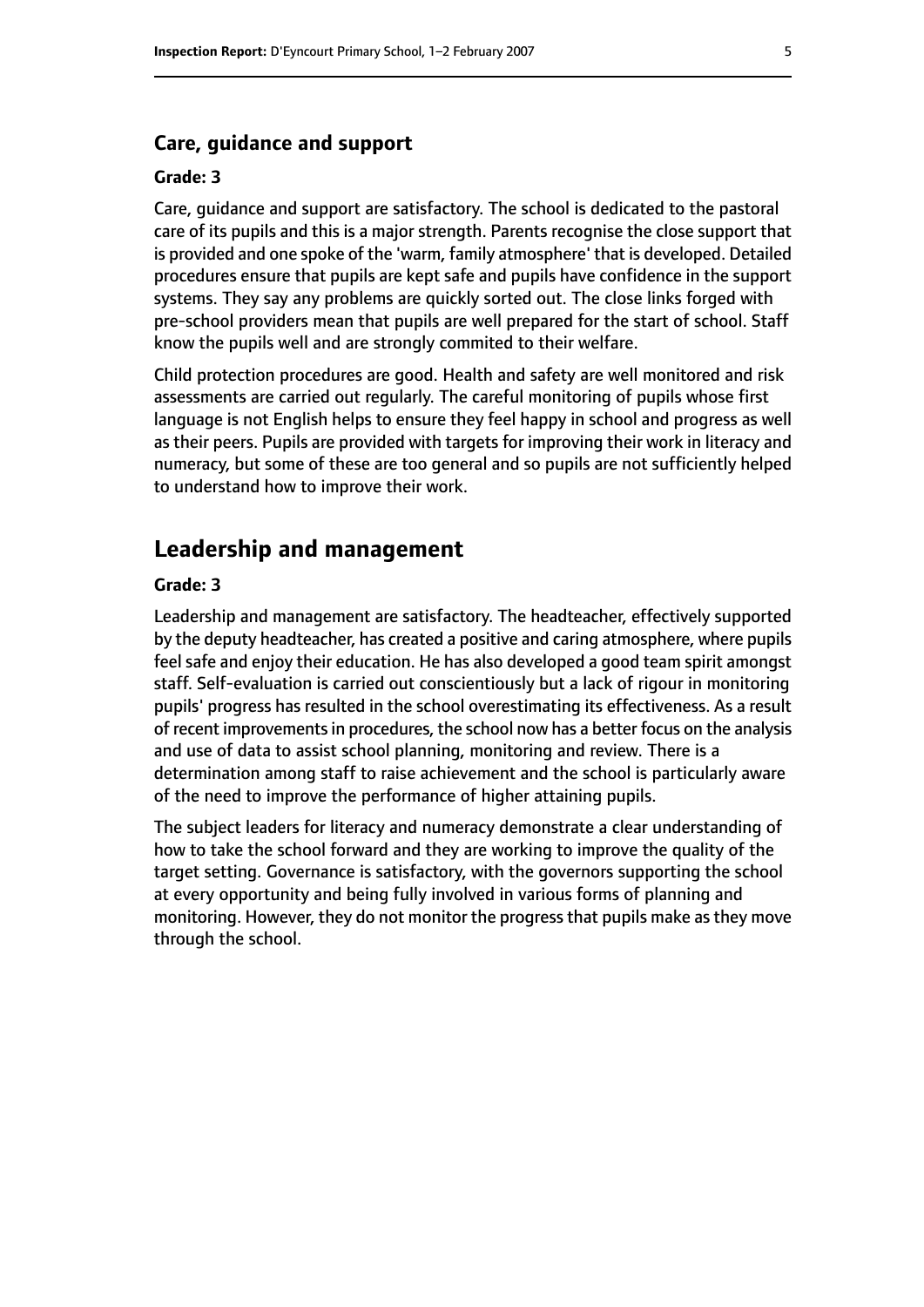**Any complaints about the inspection or the report should be made following the procedures set out inthe guidance 'Complaints about school inspection', whichis available from Ofsted's website: www.ofsted.gov.uk.**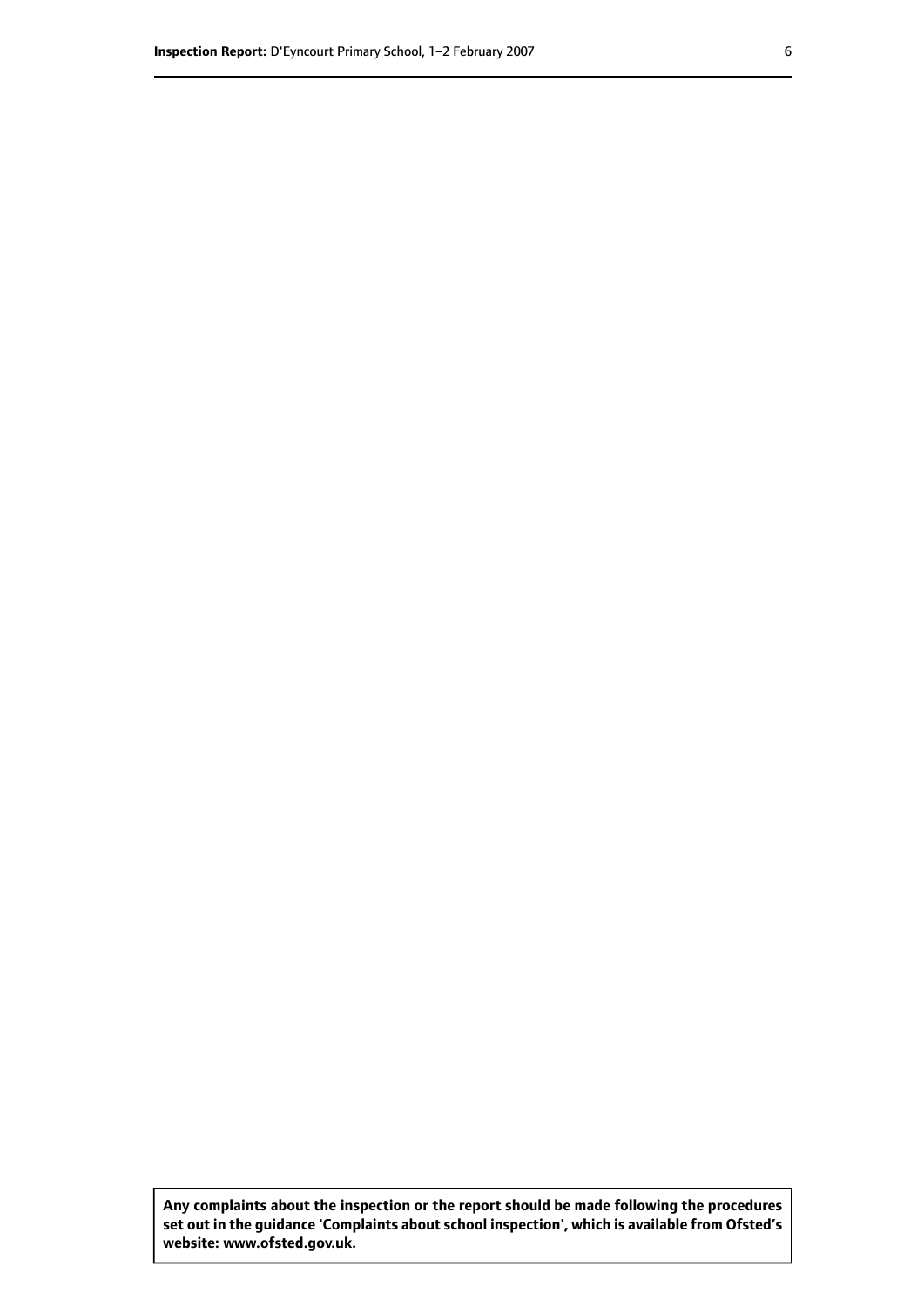# **Inspection judgements**

| Key to judgements: grade 1 is outstanding, grade 2 good, grade 3 satisfactory, and grade 4 | School         |
|--------------------------------------------------------------------------------------------|----------------|
| inadeauate                                                                                 | <b>Overall</b> |

# **Overall effectiveness**

| How effective, efficient and inclusive is the provision of education, integrated<br>care and any extended services in meeting the needs of learners? |     |
|------------------------------------------------------------------------------------------------------------------------------------------------------|-----|
| How well does the school work in partnership with others to promote learners'<br>well-being?                                                         |     |
| The quality and standards in the Foundation Stage                                                                                                    |     |
| The effectiveness of the school's self-evaluation                                                                                                    |     |
| The capacity to make any necessary improvements                                                                                                      |     |
| Effective steps have been taken to promote improvement since the last<br>inspection                                                                  | Yes |

# **Achievement and standards**

| How well do learners achieve?                                                                               |  |
|-------------------------------------------------------------------------------------------------------------|--|
| The standards <sup>1</sup> reached by learners                                                              |  |
| How well learners make progress, taking account of any significant variations between<br>groups of learners |  |
| How well learners with learning difficulties and disabilities make progress                                 |  |

# **Personal development and well-being**

| How good is the overall personal development and well-being of the<br>learners?                                  |  |
|------------------------------------------------------------------------------------------------------------------|--|
| The extent of learners' spiritual, moral, social and cultural development                                        |  |
| The behaviour of learners                                                                                        |  |
| The attendance of learners                                                                                       |  |
| How well learners enjoy their education                                                                          |  |
| The extent to which learners adopt safe practices                                                                |  |
| The extent to which learners adopt healthy lifestyles                                                            |  |
| The extent to which learners make a positive contribution to the community                                       |  |
| How well learners develop workplace and other skills that will contribute to<br>their future economic well-being |  |

# **The quality of provision**

| $\Box$ How effective are teaching and learning in meeting the full range of the $\Box$<br>  learners' needs?        |  |
|---------------------------------------------------------------------------------------------------------------------|--|
| $\mid$ How well do the curriculum and other activities meet the range of needs<br>$\mid$ and interests of learners? |  |
| How well are learners cared for, guided and supported?                                                              |  |

 $^1$  Grade 1 - Exceptionally and consistently high; Grade 2 - Generally above average with none significantly below average; Grade 3 - Broadly average to below average; Grade 4 - Exceptionally low.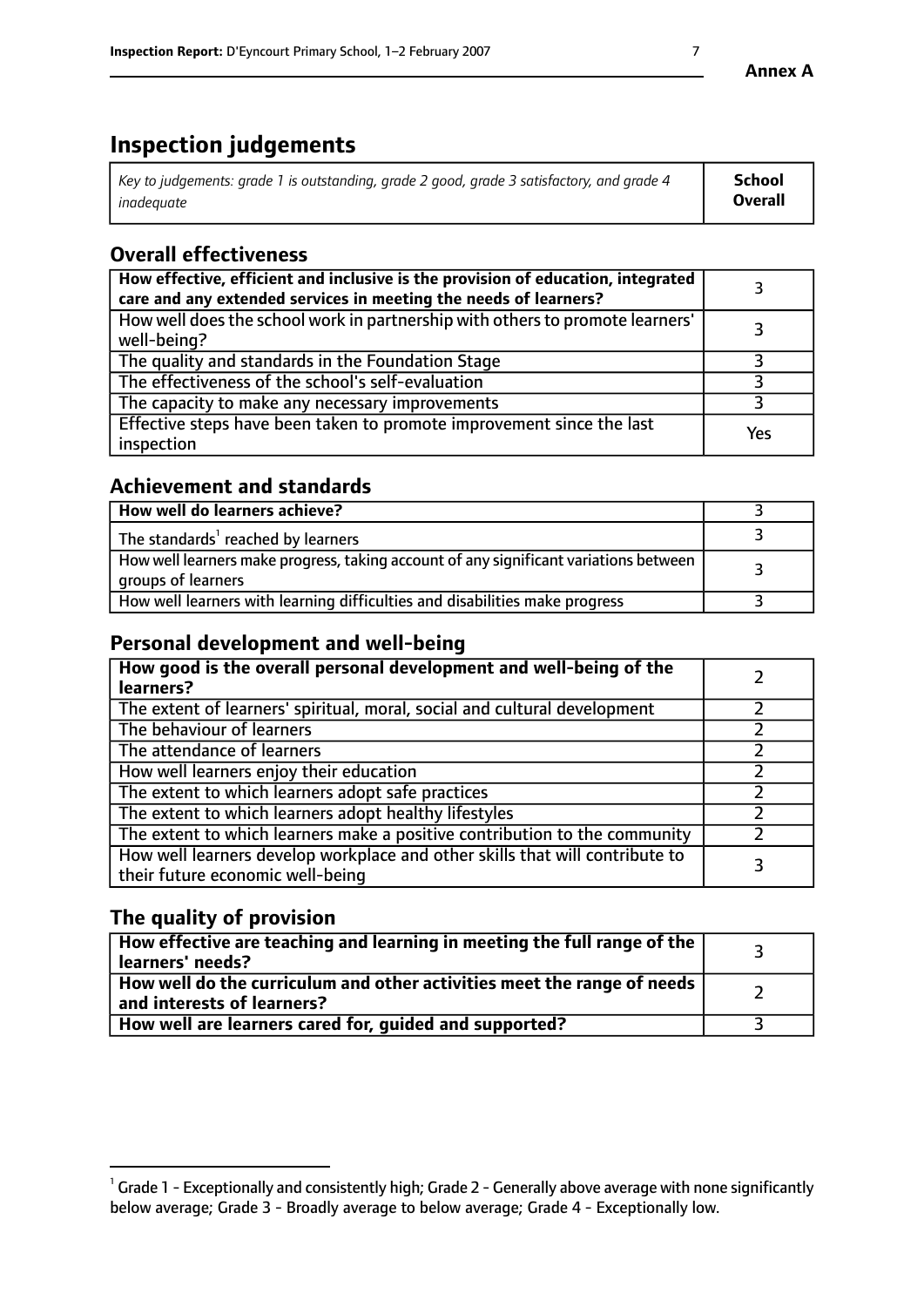#### **Annex A**

# **Leadership and management**

| How effective are leadership and management in raising achievement<br>and supporting all learners?                                              |     |
|-------------------------------------------------------------------------------------------------------------------------------------------------|-----|
| How effectively leaders and managers at all levels set clear direction leading<br>to improvement and promote high quality of care and education |     |
| How effectively performance is monitored, evaluated and improved to meet<br>challenging targets                                                 | 3   |
| How well equality of opportunity is promoted and discrimination tackled so<br>that all learners achieve as well as they can                     |     |
| How effectively and efficiently resources, including staff, are deployed to<br>achieve value for money                                          | З   |
| The extent to which governors and other supervisory boards discharge their<br>responsibilities                                                  | 3   |
| Do procedures for safequarding learners meet current government<br>requirements?                                                                | Yes |
| Does this school require special measures?                                                                                                      | No  |
| Does this school require a notice to improve?                                                                                                   | No  |